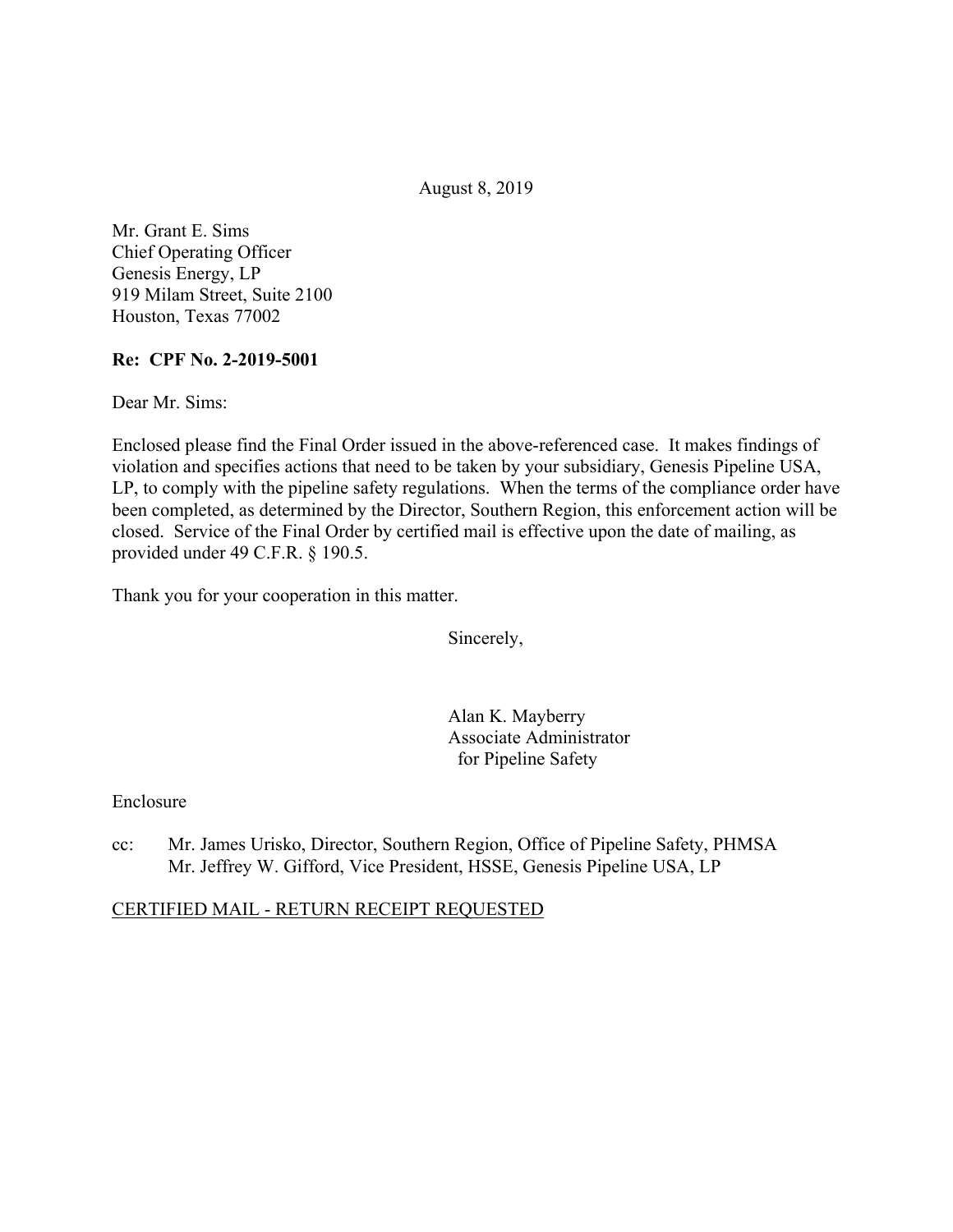#### **U.S. DEPARTMENT OF TRANSPORTATION PIPELINE AND HAZARDOUS MATERIALS SAFETY ADMINISTRATION OFFICE OF PIPELINE SAFETY WASHINGTON, D.C. 20590**

**)**

 **)**

 **)**

**In the Matter of )**

Genesis Pipeline USA, LP,  $\qquad \qquad$  (PF No. 2-2019-5001) **a subsidiary of Genesis Energy, LP, )**

 $\overline{\phantom{a}}$ 

**\_\_\_\_\_\_\_\_\_\_\_\_\_\_\_\_\_\_\_\_\_\_\_\_\_\_\_\_\_\_\_\_\_\_\_\_** 

**Respondent. )** 

 $\overline{a}$ 

#### **FINAL ORDER**

From February 26 through June 8, 2018, pursuant to 49 U.S.C. § 60117, representatives of the Pipeline and Hazardous Materials Safety Administration (PHMSA), Office of Pipeline Safety (OPS), conducted an on-site pipeline safety inspection of the facilities and records of Genesis Pipeline USA, LP, and Genesis Pipeline Alabama, LLC, subsidiaries of Genesis Energy, LP,<sup>1</sup> (collectively referred to as Genesis or Respondent) in Alabama, Florida, Mississippi. Genesis Pipeline USA, LP, consists of 4-inch through 6-inch pipelines transporting crude oil in Alabama, Florida, and Mississippi. Genesis Pipeline Alabama, LLC, is a 31-mile 8-inch pipeline transporting crude oil in Alabama.

As a result of the inspection, the Director, Southern Region, OPS (Director), issued to Respondent, by letter dated January 25, 2019, a Notice of Probable Violation and Proposed Compliance Order (Notice). In accordance with 49 C.F.R. § 190.207, the Notice proposed finding that Genesis had committed four violations of 49 C.F.R. Part 195 and proposed ordering Respondent to take certain measures to correct the alleged violations.

Genesis responded to the Notice by letter dated February 25, 2019 (Response). The company did not contest the allegations of violation but provided information concerning the corrective actions it had taken. Respondent did not request a hearing and therefore has waived its right to one.

# **FINDINGS OF VIOLATION**

In its Response, Genesis did not contest the allegations in the Notice that it violated 49 C.F.R. Part 195, as follows:

<sup>1</sup> US SEC Form 10-K, Ex. 21.1, Genesis Energy, LP, *available at* 

<https://www.sec.gov/Archives/edgar/data/1022321/000102232118000024/gel12312017exhibit211> htm (last accessed July 17, 2019).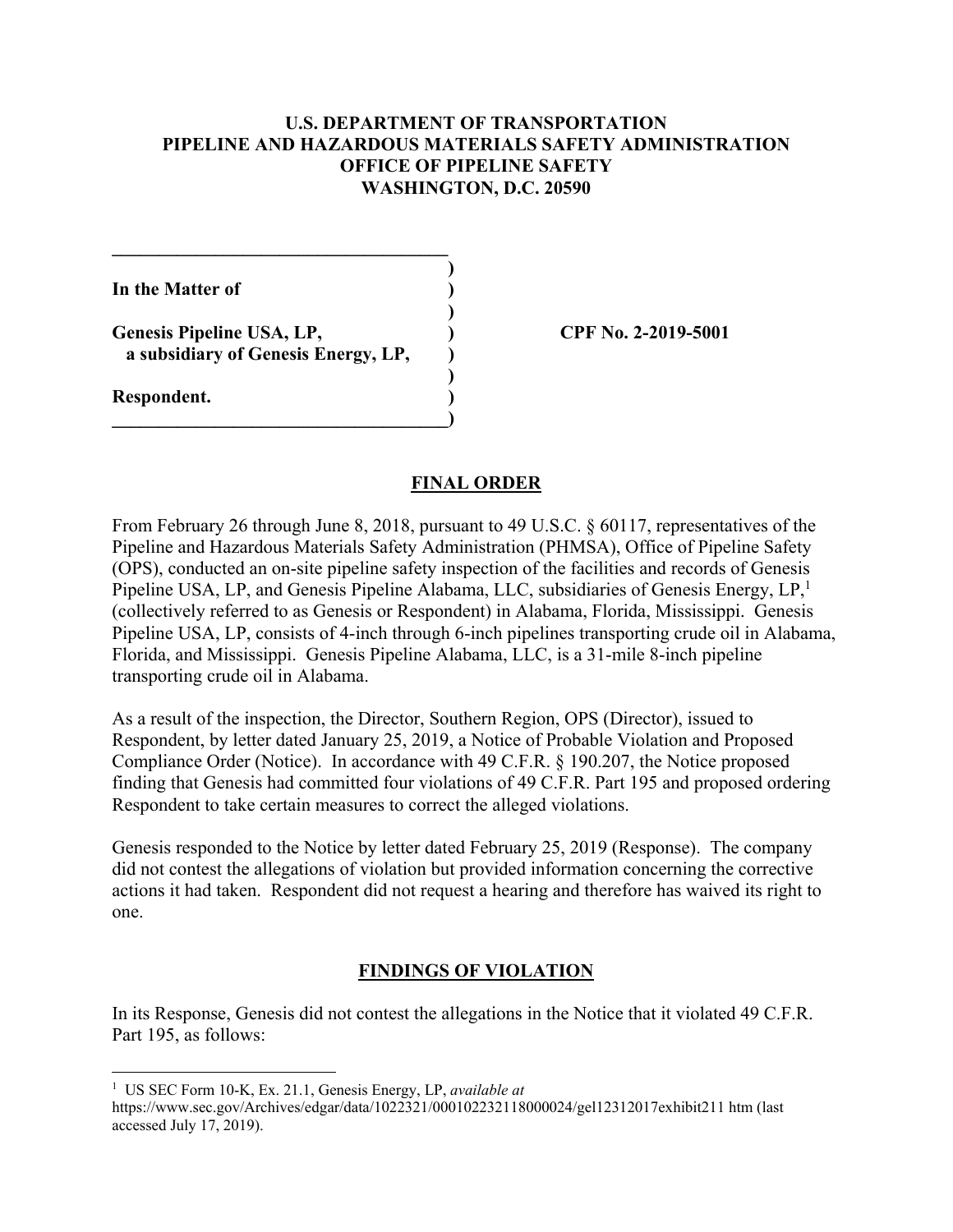**Item 1:** The Notice alleged that Respondent violated 49 C.F.R. § 195.452(f)(1) which states, in relevant part:

# **§ 195.452 Pipeline integrity management in high consequence areas.**

(a) ….

 integrity management program begins with the initial framework. An (f) *What are the elements of an integrity management program?* An operator must continually change the program to reflect operating experience, conclusions drawn from results of the integrity assessments, and other maintenance and surveillance data, and evaluation of consequences of a failure on the high consequence area. An operator must include, at minimum, each of the following elements in its written integrity management program:

 (1) A process for identifying which pipeline segments could affect a high consequence area...

The Notice alleged that Respondent violated 49 C.F.R. § 195.452(f)(1) by failing to include in its Integrity Management (IM) Program a process for identifying which pipeline segments could affect a high consequence area (HCA). Specifically, the Notice alleged that Genesis' IM program did not include a process for identifying facilities other than line pipe on its pipeline system that could affect a HCA.

The integrity management regulations in section §195.452 are applicable to all pipelines that meet the requirements in 195.452(a). Specifically, §195.452 (a) through (k) applies to "each hazardous liquid pipeline and carbon dioxide pipeline that could affect a high consequence area…." A "Pipeline or pipeline systems" and a "Pipeline facility" are defined in §195.2 Definitions. *Pipeline* **or** *pipeline system* means all part of a pipeline facility through which a hazardous liquid or carbon dioxide moves in transportation, including but not limited to, line pipe, valves, and other appurtenances connected to line pipe, pumping units, fabricated assemblies associated pumping units, metering and delivery stations and fabricated assemblies therein, and breakout tanks. *Pipeline facility* means new and existing pipe, rights-of-way and any equipment, facility, or building used in the transportation of hazarouds liquids or carbon dioxide.

Respondent did not contest this allegation of violation. Accordingly, based upon a review of all the evidence, I find that Respondent violated 49 C.F.R. § 195.452(f)(1) by failing to include in its IM program a process for identifying facilities other than line pipe on its pipeline segment that could affect an HCA.

**Item 2:** The Notice alleged that Respondent violated 49 C.F.R. § 195.452(i)(1), which states:

# **§ 195.452 Pipeline integrity management in high consequence areas.**

 $(a)$  ....

(i) *What preventative and mitigative measures must an operator take to protect the high consequence area?*—(1) *General requirements*. An operator must take measures to protect and mitigate the consequences of a failure that could affect a high consequence area. These measures include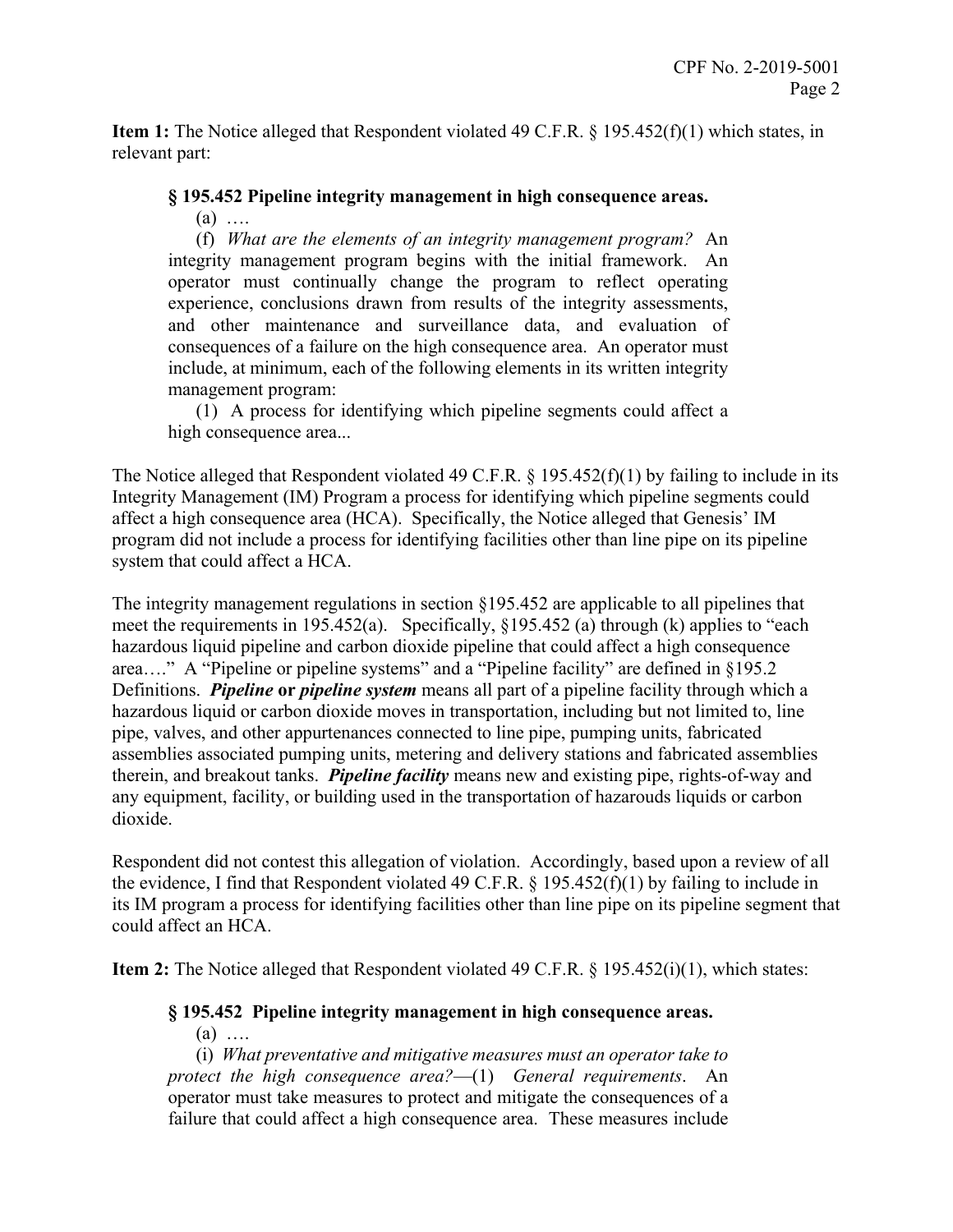conducting a risk analysis of the pipeline segment to identify additional actions to enhance public safety or environmental protection where corrosion is a concern, establishing shorter inspection intervals, installing EFRDs on the pipeline segment, modifying the systems that monitor pressure and detect leaks, providing additional training to personnel on response procedures, conducting drills with local emergency responders and adopting other management controls.

The Notice alleged that Respondent violated 49 C.F.R. § 195.452(i)(1) by failing to take measures to prevent and mitigate the consequences of a pipeline failure that could affect an HCA. Specifically, the Notice alleged that Genesis did not identify preventative and mitigative measures (P&MMs) for facilities other than line pipe on its pipeline system that could affect an HCA (See Item 1 for a definition of a *pipeline system*).

Respondent did not contest this allegation of violation. Accordingly, based upon a review of all of the evidence, I find that Respondent violated 49 C.F.R. § 195.452(i)(1) by failing to take measures to prevent and mitigate the consequences of a pipeline failure that could affect an HCA.

**Item 3:** The Notice alleged that Respondent violated 49 C.F.R. § 195.452(i)(2), which states:

#### **§ 195.452 Pipeline integrity management in high consequence areas.**

 $(a)$  ....

(i) *What preventative and mitigative measures must an operator take to protect the high consequence area?* 

 $(1)$  …

 likelihood of a pipeline release occurring and how a release could affect the (2) *Risk analysis criteria*. In identifying the need for additional preventive and mitigative measures, an operator must evaluate the high consequence area. This determination must consider all relevant risk factors, including, but not limited to:

(i) Terrain surrounding the pipeline segment, including drainage systems such as small streams and other smaller waterways that could act as a conduit to the high consequence area;

(ii) Elevation profile;

(iii) Characteristics of the product transported;

(iv) Amount of product that could be released;

(v) Possibility of a spillage in a farm field following the drain tile into a waterway;

(vi) Ditches along side a roadway the pipeline crosses;

(vii) Physical support of the pipeline segment such as by a cable suspension bridge;

(viii) Exposure of the pipeline to operating pressure exceeding established maximum operating pressure.

The Notice alleged that Respondent violated 49 C.F.R.  $\S$  195.452(i)(2) by failing to perform a risk analysis evaluating the likelihood of a pipeline release occurring and how a release could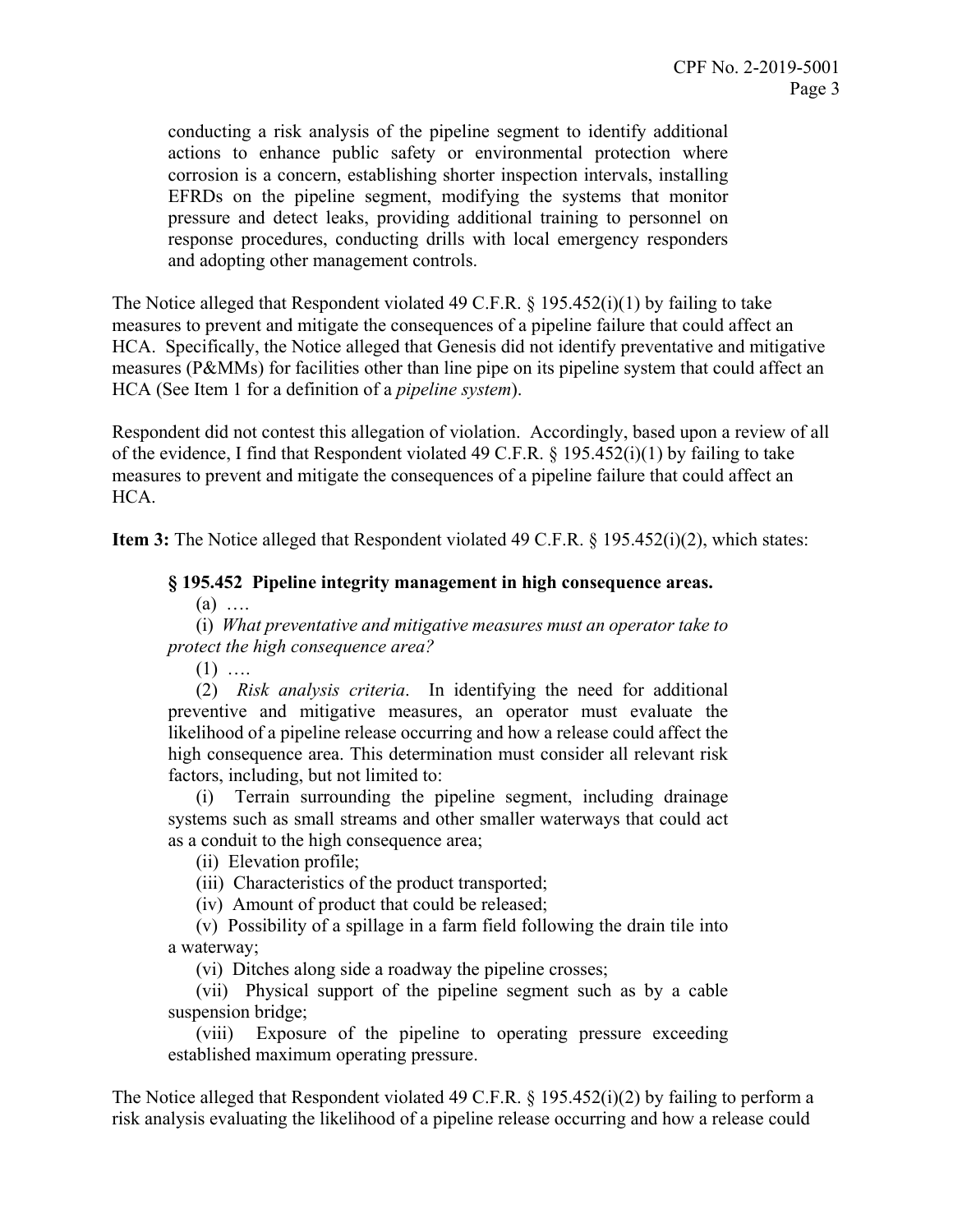affect the high consequence area. Specifically, the Notice alleged that Genesis failed to include pipeline facilities other than line pipe in its risk analysis. (See Item 1 for a definition of a *pipeline facility*).

Respondent did not contest this allegation of violation. Accordingly, based upon a review of all of the evidence, I find that Respondent violated 49 C.F.R. § 195.452(i)(2) by failing to perform a risk analysis evaluating the likelihood of a pipeline release occurring from pipeline facilities other than line pipe and how a release could affect the high consequence area

**Item 4:** The Notice alleged that Respondent violated 49 C.F.R. § 195.452(j)(2) which states:

#### **§ 195.452 Pipeline integrity management in high consequence areas.**

 $(a)$  …

(j) *What is a continual process of evaluation and assessment to maintain a pipeline's integrity?* 

 $(1)$  …

 consider the results of the baseline and periodic integrity assessments, remediation, preventive and mitigative actions (paragraphs (h) and (i) of (2) *Evaluation*. An operator must conduct a periodic evaluation as frequently as needed to assure pipeline integrity. An operator must base the frequency of evaluation on risk factors specific to its pipeline, including the factors specified in paragraph (e) of this section. The evaluation must information analysis (paragraph (g) of this section), and decisions about this section).

The Notice alleged that Respondent violated 49 C.F.R. § 195.452(j)(2) by failing to conduct periodic evaluations as frequently as needed to assure pipeline integrity. Specifically, the Notice alleged that Genesis personnel were unable to produce any record or documentation that pipeline facilities other than line pipe had ever been evaluated to assure their integrity. (See Item 1 for a definition of a *pipeline facility*).Respondent did not contest this allegation of violation. Accordingly, based upon a review of all of the evidence, I find that Respondent violated 49 C.F.R. § 195.452(j)(2) by failing to conduct periodic evaluations as frequently as needed to assure pipeline integrity on pipeline facilities other than line pipe.

These findings of violation will be considered prior offenses in any subsequent enforcement action taken against Respondent.

# **COMPLIANCE ORDER**

The Notice proposed a compliance order with respect to Items 1, 2, 3 and 4 in the Notice for violations of 49 C.F.R. §§ 195.452(a)(f)(1), 195.452(i)(1), 195.452(i)(2), and 195.452(j)(2), respectively. Under 49 U.S.C. § 60118(a), each person who engages in the transportation of hazardous liquids or who owns or operates a pipeline facility is required to comply with the applicable safety standards established under chapter 601. The Director has indicated that Respondent has taken the following actions to address some of the cited violations: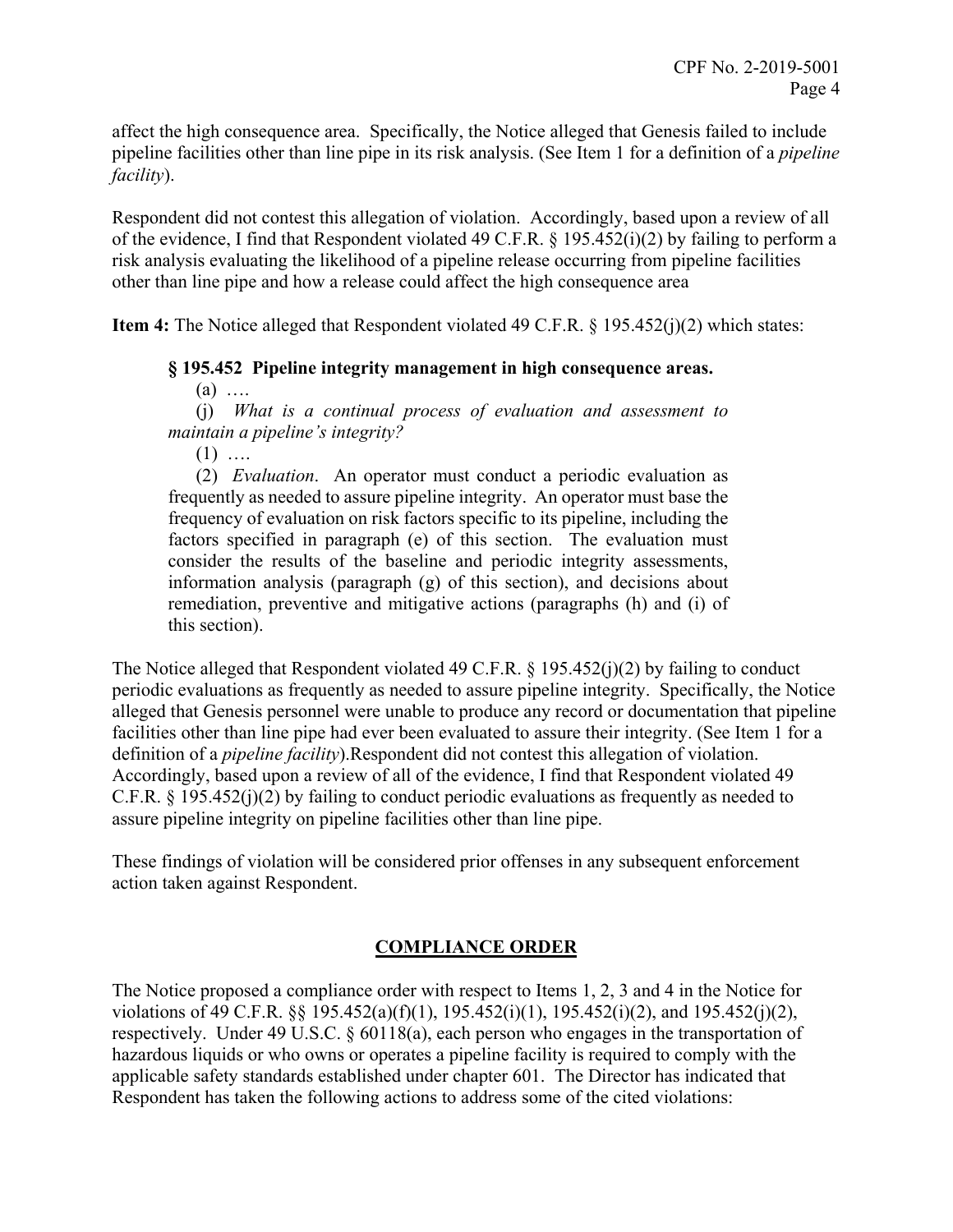In its Response, Genesis provided updated, revised procedures to its IM program which partially addressed the issues identified in the Notice, but have not yet achieved full compliance with the terms of the Proposed Compliance Order (PCO) contained within the Notice.

Accordingly, I find that compliance has not been achieved with respect to these violations. Therefore, the compliance terms proposed in the Notice for Items 1, 2, 3, and 4 are included in this Order.

Accordingly, pursuant to the authority of 49 U.S.C. § 60118(b) and 49 C.F.R. § 190.217, Respondent is ordered to take the following actions to ensure compliance with the pipeline safety regulations applicable to its operations:

- 1. With respect to the violation of § 195.452(f)(1) (**Item 1**), Respondent must:
	- a. Develop procedures for identifying facilities other than line pipe on its pipeline system for inclusion in its Integrity Management (IM) program.
	- b. Submit procedures developed in accordance with 1a of this Compliance Order to the Director, Office of Pipeline Safety (OPS), PHMSA Southern Region, for approval.
	- c. Identify all facilities that could affect an HCA in accordance with the approved procedures. Genesis must maintain records and documentation of the results, and make those records available for OPS inspection.
- 2. With respect to the violations of  $\S$ § 195.452(i)(1), 195.452(i)(2), and 195.452(j)(2) (**Items 2, 3, and 4**), Respondent must:
	- a. Develop procedures for identifying preventative and mitigative measures (P&MMs) for facilities other than line pipe on its pipeline system that could affect an HCA for inclusion in its IM program.
	- b. Develop risk analysis procedures for facilities other than line pipe for inclusion in its IM program.
	- c. Develop procedures to conduct periodic evaluations of pipeline facilities other than line pipe on its pipeline system that could affect an HCA for inclusion in its IM program.
	- d. Submit procedures developed in accordance with 2a, 2b, and 2c of this Compliance Order to the Director, OPS, PHMSA Southern Region, for approval.
	- and documentation of the results, and make those records available for OPS e. Identify P&MMs, perform risk analysis, and conduct evaluations of facilities other than line pipe on its pipeline system that could affect an HCA, in accordance with the approved procedure. Genesis must maintain all records